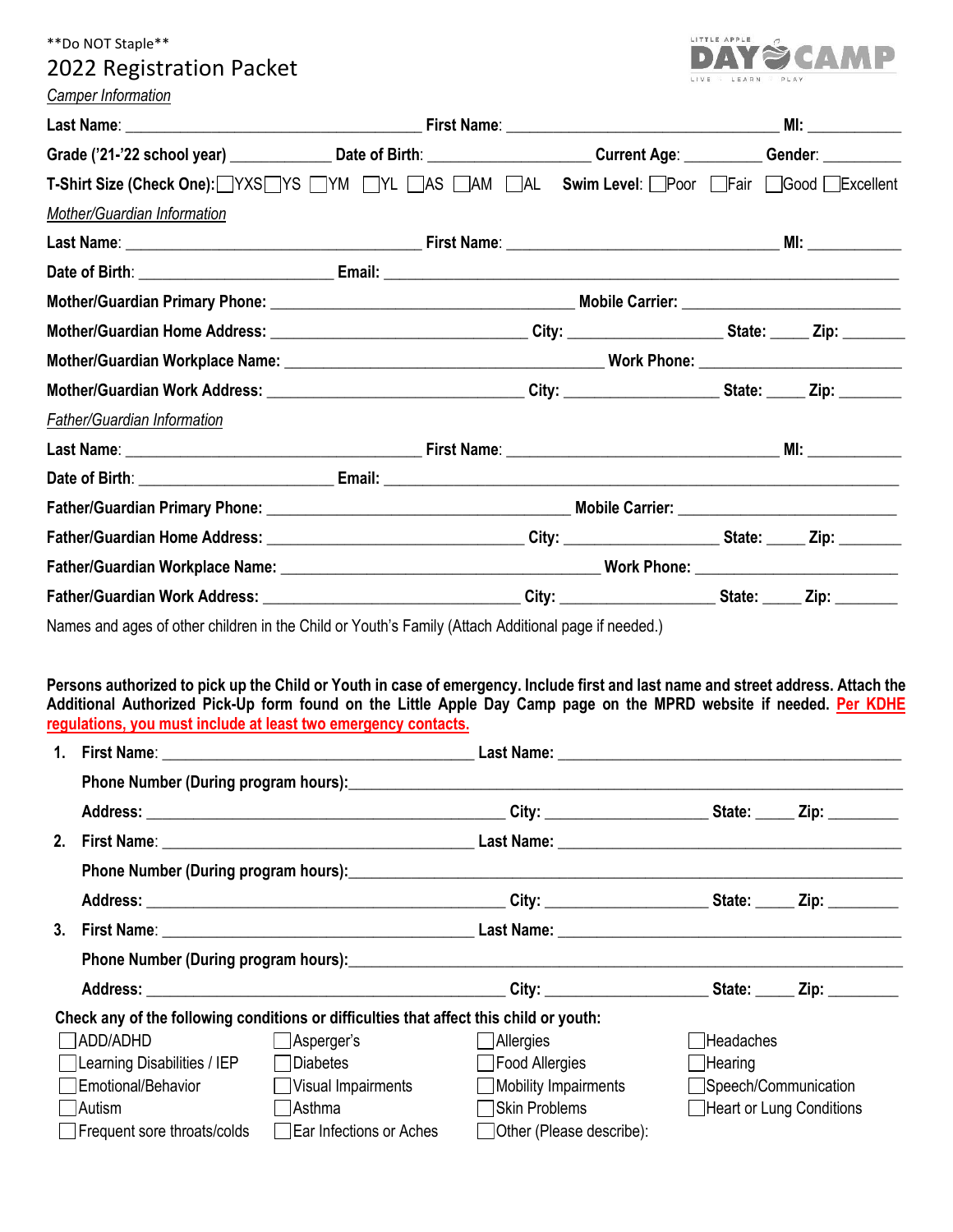|                                                               |                                                                                                                | MI: and the state of the state of the state of the state of the state of the state of the state of the state of the state of the state of the state of the state of the state of the state of the state of the state of the st                                                                                                                                                                 |
|---------------------------------------------------------------|----------------------------------------------------------------------------------------------------------------|------------------------------------------------------------------------------------------------------------------------------------------------------------------------------------------------------------------------------------------------------------------------------------------------------------------------------------------------------------------------------------------------|
| Does your child use an inhaler?                               | $\Box$ No<br>∣ ∣Yes                                                                                            | If you answered yes to any of these, please see the                                                                                                                                                                                                                                                                                                                                            |
| Does your child use an EpiPen?                                | <b>No</b><br>∣ ∣Yes                                                                                            | <b>Medical Forms listed on the Little Apple Day Camp</b>                                                                                                                                                                                                                                                                                                                                       |
| Does your child have an IEP?                                  | $\Box$ No<br>$\Box$ Yes                                                                                        | page on the MPRD website and provide a signed                                                                                                                                                                                                                                                                                                                                                  |
| Will your child take medication during camp hours? $\Box$ Yes | $\neg$ No                                                                                                      | permission form to be kept on file.                                                                                                                                                                                                                                                                                                                                                            |
|                                                               |                                                                                                                | Please provide additional information that might affect your child or youth while at the School Age Program including any special<br>needs, restrictions to activities, major changes at home or special instructions. Please also provide information that will help the<br>staff members meet the child's or youth's needs while attending the program. (Attach additional page, if needed.) |
| <b>AUTHORIZATION FOR EMERGENCY MEDICAL CARE</b>               |                                                                                                                | List any known allergies or other information about the medical status of this child or youth pertinent in case of emergency:                                                                                                                                                                                                                                                                  |
|                                                               |                                                                                                                | Written permission for emergency medical treatment must be on file at the facility. Consult with the local emergency medical<br>facility to be sure this form is acceptable. Reference K.A.R. 28-4-127(b)(1)(A). School Age Programs reference K.A.R. 28-4-582(e)(2).                                                                                                                          |
| the dates of 05/31/22 and 08/05/22.                           |                                                                                                                | In order to meet all legal requirements, I hereby authorize the staff of Manhattan Parks and Recreation Department who are<br>representatives of Little Apple Day Camp (License #: 0025183-013) to give consent for any and all necessary emergency medical care                                                                                                                               |
| (Signature of Parent/Guardian)                                |                                                                                                                | (Date)                                                                                                                                                                                                                                                                                                                                                                                         |
| Is child covered by health insurance? $\Box$ Yes $\Box$ No    |                                                                                                                |                                                                                                                                                                                                                                                                                                                                                                                                |
| If yes, complete the following:                               |                                                                                                                |                                                                                                                                                                                                                                                                                                                                                                                                |
|                                                               | Health Insurance Policy Name: Name: Name and Allen Allen Allen Allen Allen Allen Allen Allen Allen Allen Allen |                                                                                                                                                                                                                                                                                                                                                                                                |
|                                                               |                                                                                                                |                                                                                                                                                                                                                                                                                                                                                                                                |
|                                                               |                                                                                                                |                                                                                                                                                                                                                                                                                                                                                                                                |
|                                                               |                                                                                                                |                                                                                                                                                                                                                                                                                                                                                                                                |
|                                                               | HEALTH HISTORY FOR CHILDREN AND YOUTH ATTENDING SCHOOL AGE PROGRAMS                                            |                                                                                                                                                                                                                                                                                                                                                                                                |
|                                                               |                                                                                                                |                                                                                                                                                                                                                                                                                                                                                                                                |
|                                                               |                                                                                                                |                                                                                                                                                                                                                                                                                                                                                                                                |
|                                                               |                                                                                                                | Name of Hospital Preference in case of emergency: Name of the Contract of the Contract of Hospital Preference in case of emergency:                                                                                                                                                                                                                                                            |
|                                                               | Complete the following information about Medication for this child or youth's immunization status:             |                                                                                                                                                                                                                                                                                                                                                                                                |
|                                                               |                                                                                                                | Did this child or youth attend a public or accredited non-public school in Kansas, Missouri, or Oklahoma the previous year? Yes No                                                                                                                                                                                                                                                             |
| If yes, are this child's or youth's immunizations current?    |                                                                                                                | Yes   No                                                                                                                                                                                                                                                                                                                                                                                       |
|                                                               |                                                                                                                | If no to either of the above questions, you must complete and attach a copy of the child's or youth's immunization history. Please find the<br>Health History Form under Medical Forms listed on the Little Apple Day Camp page on the MPRD website. www.mhkprd.com/LADC.                                                                                                                      |
|                                                               |                                                                                                                |                                                                                                                                                                                                                                                                                                                                                                                                |
|                                                               |                                                                                                                |                                                                                                                                                                                                                                                                                                                                                                                                |
|                                                               |                                                                                                                | If the Health History form was completed by a person other than a Parent/Guardian, who provided you with this information?                                                                                                                                                                                                                                                                     |

**I attest, under penalty of perjury, that to the best of my knowledge, the information provided on this form is true and correct.** Signature of person completing this form: \_\_\_\_\_\_\_\_\_\_\_\_\_\_\_\_\_\_\_\_\_\_\_\_\_\_\_\_\_\_\_\_\_\_\_\_\_\_\_ Date Signed: \_\_\_\_\_\_\_\_\_\_\_\_\_\_\_\_\_\_\_\_\_\_\_\_\_\_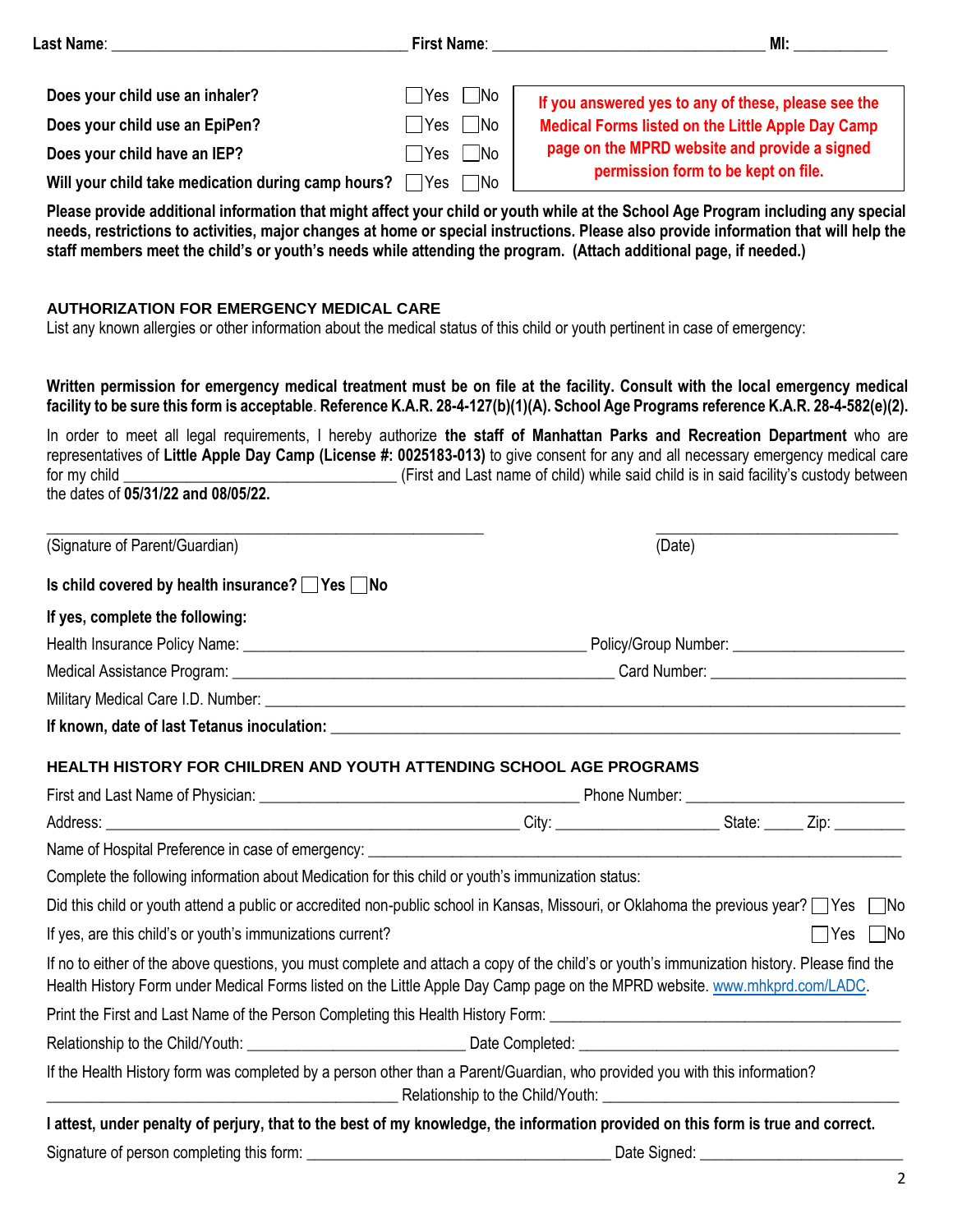#### **MPRD LEGAL WAVIER FOR PARTICIPANTS IN LITTLE APPLE DAY CAMP**

- I have read, agreed to and understood the policies and procedures outlined in the Little Apple Day Camp Parent Handbook.
- **Acknowledgement and Assumption of Risk.** I have volunteered to participate in a City of Manhattan recreation activity, program or special event ("Recreation Activity"). I warrant that I understand the nature, demands and risks of the Recreation Activity, including but not limited to transportation, equipment provided or used, my participation and the participation of other participants, and I warrant that I have the appropriate health and fitness to safely participate in the Recreation Activity. I acknowledge and assume all risks and dangers relating to all aspects of my participation in this Recreation Activity, including but not limited to injury, death, or other damage.
- **Release of Liability.** In consideration of my participation in the Recreation Activity, I agree to waive, release, discharge, and covenant not to sue, make a claim against, or prosecute, the City of Manhattan, including its respective officials, agents and employees, all of which are hereinafter referred to as "released parties", from and against any and all losses, expenses, damages, injuries and liabilities and claims (including attorneys' fees, court costs and settlement costs) arising out of or relating to my participation in the Recreation Activity and/or arising out of the risks assumed above.
- I give my consent for Little Apple Day Camp Staff to apply sunscreen to my child every day at camp.
- I understand that the City of Manhattan Parks and Recreation Department will provide transportation to all events and field trips. Transportation will be provided by MPRD vehicles, Arrow Bus, and USD #383 buses by licensed, insured drivers. *All activities and trips are subject to change.*
- I understand I have the right to limit my child's participation by notifying the Recreation Supervisor in writing at least two days prior to the event. If you choose to not send your child on a field trip or activity, you will be responsible for their care during that designated time.
- All enrollment procedures and payment in its entirety will be made before my child can attend camp.
- Emergency first aid treatment can be administered to my child by MPRD personnel/volunteer if needed.
- LADC Hours are 7:30am-5:30pm. I understand that I will not be able drop off before 7:30am. Picking up after 5:30pm will result in a late fee**. After your first offense**, a late charge of \$1/minute will be charged and collected at the time of pick up.

# **I have carefully read this Agreement and sign it voluntarily to participate in the Recreation Activity.**

# **If the participant is UNDER 18 years of age, a Parent/Legal Guardian must SIGN THIS FORM below:**

I certify that I am the parent/legal guardian of the minor child participant and that I have the legal right to allow participation in the Recreation Activity. I agree that I am binding myself, my minor child, and any heirs or representatives of the minor child to all provisions of this Agreement set forth above.

Name of PARENT/Legal GUARDIAN (Print): \_\_\_\_\_\_\_\_\_\_\_\_\_\_\_\_\_\_\_\_\_\_\_\_\_\_\_\_\_\_\_\_\_\_\_\_\_\_\_\_\_\_\_\_\_\_\_\_\_\_\_\_\_\_\_\_\_\_\_\_\_\_\_\_\_\_\_\_\_\_\_\_\_

 $Signature:$   $\Box$ 

## **Do NOT sign if you do NOT approve of the following:**

• **Media Release.** I grant the City of Manhattan permission to photograph, film or record me during or at the Recreation Activity, and I agree that the City may now and, in the future, use the photographs, videos or recordings for standard City purposes including but not limited to promotion, education, publicity, development, fundraising and training, in all media, online and social media formats. I agree that no compensation shall be paid for such use, and I release the released parties from any claims, liability or damage that may arise from such use.

Signature: \_\_\_\_\_\_\_\_\_\_\_\_\_\_\_\_\_\_\_\_\_\_\_\_\_\_\_\_\_\_\_\_\_\_\_\_\_\_\_\_\_\_\_\_\_\_\_\_\_\_\_\_\_\_\_\_\_\_\_\_\_\_\_\_\_\_\_\_\_\_\_\_\_\_ Date: \_\_\_\_\_\_\_\_\_\_\_\_\_\_\_\_\_\_\_\_\_\_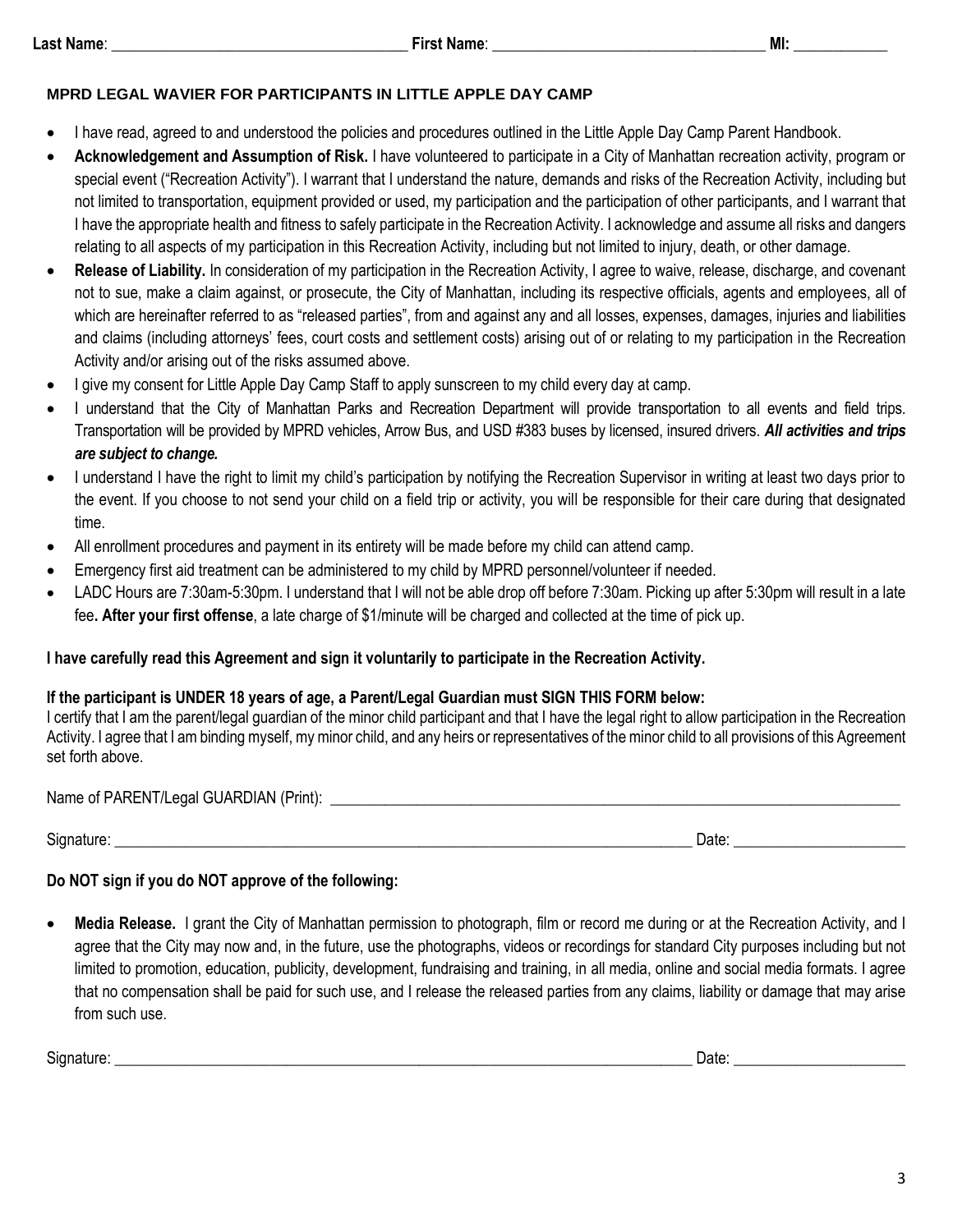#### **PARENTAL PERMISSION FORM FOR OFF-PREMISES TRIPS**

**\*\*\*Handwritten signatures are required for the approved destinations your child may go to\*\*\***

### **\*\*This is a list of potential locations your child could travel to with LADC. This does not mean they will travel to ALL locations listed.\*\***

\_\_\_\_\_\_\_\_\_\_\_\_\_\_\_\_\_\_\_\_\_\_\_\_\_\_\_\_\_\_\_\_\_\_ may go to the following locations off the premises with adult supervision:

| First and Last name of Child                                               |                                                                                                           |                          |                                   |                                  |
|----------------------------------------------------------------------------|-----------------------------------------------------------------------------------------------------------|--------------------------|-----------------------------------|----------------------------------|
| <b>Place</b><br><b>Manhattan Waterparks</b><br>(Northview, City, and CiCo) | <b>Street Address</b><br>510 Griffith Dr (Northview)<br>1220 Poyntz Ave (City)<br>3309 Robinson Dr (CiCo) | <b>City</b><br>Manhattan | <b>By Vehicle</b><br>X            | <b>Walk/Bike</b><br>X.           |
| <b>Signature of Parent or Guardian</b>                                     |                                                                                                           |                          | <b>Date Signed</b>                |                                  |
| <b>Place</b><br><b>Woodrow Wilson Elementary</b>                           | <b>Street Address</b><br>312 Juliette Ave                                                                 | <b>City</b><br>Manhattan | <b>By Vehicle</b><br>X.           | <b>Walk/Bike</b><br>X.           |
| <b>Signature of Parent or Guardian</b>                                     |                                                                                                           |                          | Date Signed                       |                                  |
| <b>Place</b><br>All City of Manhattan Parks & Trails                       | <b>Street Address</b>                                                                                     | <b>City</b><br>Manhattan | <b>By Vehicle</b><br>$\mathsf{X}$ | <b>Walk/Bike</b><br>$\mathsf{X}$ |
| <b>Signature of Parent or Guardian</b>                                     |                                                                                                           |                          | <b>Date Signed</b>                |                                  |
| <b>Place</b><br>Manhattan Public Library                                   | <b>Street Address</b><br>629 Poyntz Ave                                                                   | <b>City</b><br>Manhattan | <b>By Vehicle</b><br>$\mathsf{X}$ | <b>Walk/Bike</b><br>$\mathsf{X}$ |
| <b>Signature of Parent or Guardian</b>                                     |                                                                                                           |                          | <b>Date Signed</b>                |                                  |
| <b>Place</b><br>Theodore Roosevelt Elementary                              | <b>Street Address</b><br>1401 Houston St                                                                  | <b>City</b><br>Manhattan | <b>By Vehicle</b><br>$\mathsf{X}$ | <b>Walk/Bike</b><br>X            |
| <b>Signature of Parent or Guardian</b>                                     |                                                                                                           |                          | <b>Date Signed</b>                |                                  |
| <b>Place</b><br><b>Manhattan East Campus</b>                               | <b>Street Address</b><br>901 Poyntz Ave                                                                   | <b>City</b><br>Manhattan | <b>By Vehicle</b><br>X            | <b>Walk/Bike</b><br>X            |
| <b>Signature of Parent or Guardian</b>                                     |                                                                                                           |                          | <b>Date Signed</b>                |                                  |
| <b>Place</b><br><b>Wildcat Creek</b>                                       | <b>Street Address</b><br>800 Anneberg                                                                     | City<br>Manhattan        | <b>By Vehicle</b><br>X.           | <b>Walk/Bike</b><br>X.           |
| <b>Signature of Parent or Guardian</b>                                     |                                                                                                           |                          | <b>Date Signed</b>                |                                  |
| <b>Place</b><br><b>Fire Department</b>                                     | <b>Street Address</b><br>2000 Denison                                                                     | <b>City</b><br>Manhattan | <b>By Vehicle</b><br>X.           | <b>Walk/Bike</b><br>X            |
| <b>Signature of Parent or Guardian</b>                                     |                                                                                                           |                          | <b>Date Signed</b>                |                                  |
| <b>Place</b><br><b>AMC Movie Theatre</b>                                   | <b>Street Address</b><br>103 MHK Town Center                                                              | <b>City</b><br>Manhattan | <b>By Vehicle</b><br>X            | <b>Walk/Bike</b><br>X            |
| <b>Signature of Parent or Guardian</b>                                     |                                                                                                           |                          | <b>Date Signed</b>                |                                  |
| <b>Place</b><br>Little Apple Lanes                                         | <b>Street Address</b><br>515 Richards Dr                                                                  | <b>City</b><br>Manhattan | <b>By Vehicle</b><br>$\times$     | <b>Walk/Bike</b><br>X            |
| <b>Signature of Parent or Guardian</b>                                     |                                                                                                           |                          | <b>Date Signed</b>                |                                  |
| <b>Place</b><br>Dairy Queen                                                | <b>Street Address</b><br>1015 N 3rd St                                                                    | City<br>Manhattan        | <b>By Vehicle</b><br>$\times$     | <b>Walk/Bike</b><br>X            |
| <b>Signature of Parent or Guardian</b>                                     |                                                                                                           |                          | <b>Date Signed</b>                |                                  |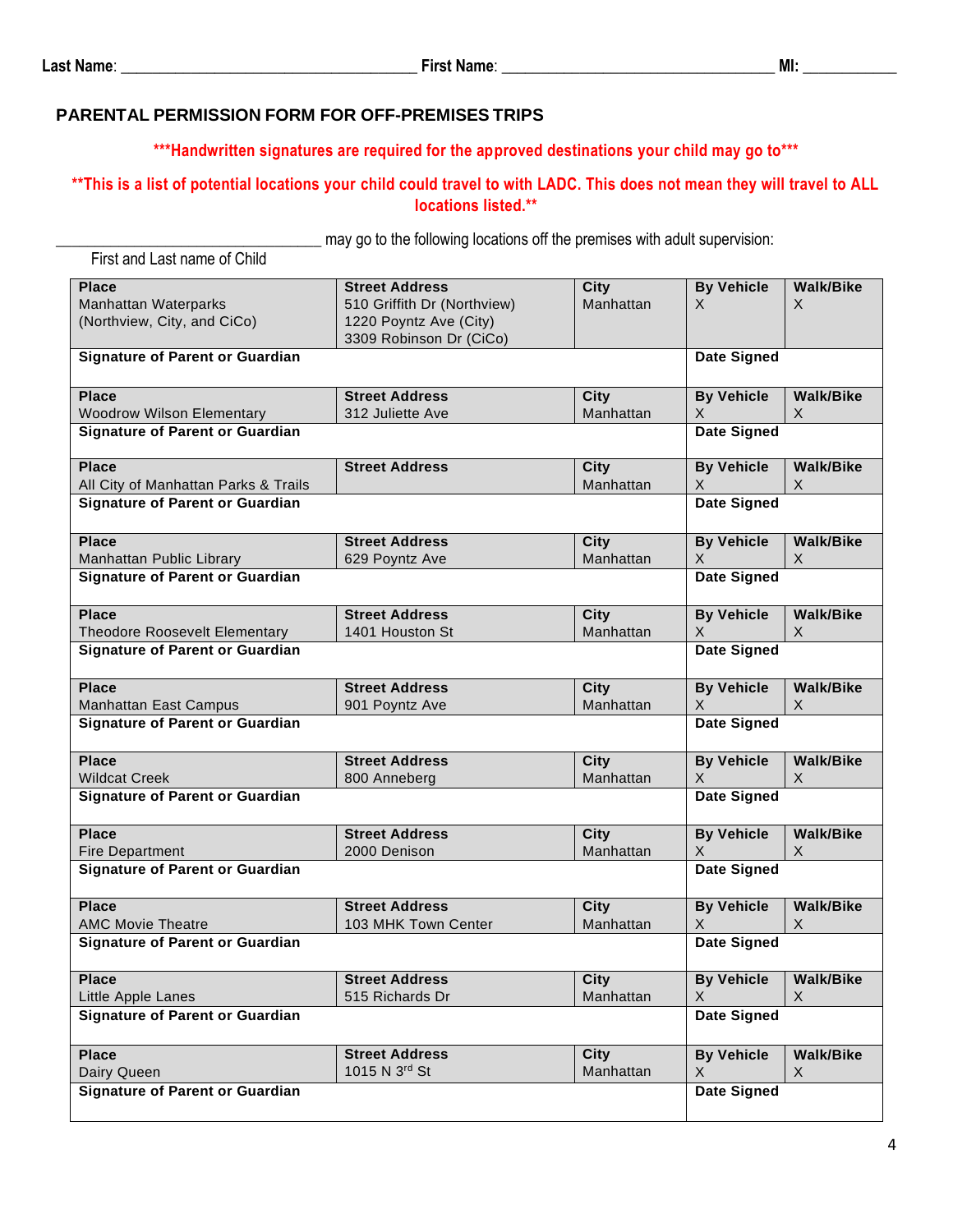| <b>Place</b>                                            | <b>Street Address</b>             | <b>City</b>        | <b>By Vehicle</b>       | <b>Walk/Bike</b> |
|---------------------------------------------------------|-----------------------------------|--------------------|-------------------------|------------------|
| Pizza Hut                                               | 2931 Claflin Rd/1005 Hostetler Dr | Manhattan          | X                       | X                |
| <b>Signature of Parent or Guardian</b>                  |                                   |                    | <b>Date Signed</b>      |                  |
| <b>Place</b>                                            | <b>Street Address</b>             | <b>City</b>        | <b>By Vehicle</b>       | <b>Walk/Bike</b> |
| HyVee                                                   | 601 N 3rd Place                   | Manhattan          | X.                      | $\chi$           |
| <b>Signature of Parent or Guardian</b>                  |                                   |                    | <b>Date Signed</b>      |                  |
| <b>Place</b>                                            | <b>Street Address</b>             | <b>City</b>        | <b>By Vehicle</b>       | <b>Walk/Bike</b> |
| <b>Varsity Doughnuts</b>                                | 704 N Manhattan Ave               | Manhattan          | X                       | X                |
| <b>Signature of Parent or Guardian</b>                  |                                   |                    | <b>Date Signed</b>      |                  |
| <b>Place</b>                                            | <b>Street Address</b>             | <b>City</b>        | <b>By Vehicle</b>       | <b>Walk/Bike</b> |
| <b>Bill Snyder Family Stadium</b>                       | 2201 Kimball Ave                  | Manhattan          | X                       | $\times$         |
| <b>Signature of Parent or Guardian</b>                  |                                   |                    | <b>Date Signed</b>      |                  |
| <b>Place</b>                                            | <b>Street Address</b>             | <b>City</b>        | <b>By Vehicle</b>       | <b>Walk/Bike</b> |
| <b>Bramlage Coliseum</b>                                | 1800 College Ave                  | Manhattan          | X                       | X                |
| <b>Signature of Parent or Guardian</b>                  |                                   |                    | <b>Date Signed</b>      |                  |
| <b>Place</b>                                            | <b>Street Address</b>             | <b>City</b>        | <b>By Vehicle</b>       | <b>Walk/Bike</b> |
| Call Hall Ice Cream                                     | 144 Call Hall                     | Manhattan          | X.                      | $\times$         |
| <b>Signature of Parent or Guardian</b>                  |                                   |                    | Date Signed             |                  |
| <b>Place</b>                                            | <b>Street Address</b>             | <b>City</b>        | <b>By Vehicle</b>       | <b>Walk/Bike</b> |
| Tanganyika                                              | 1000 S Hawkins Ln                 | Goddard            | X                       | X                |
| <b>Signature of Parent or Guardian</b>                  |                                   |                    | <b>Date Signed</b>      |                  |
| <b>Place</b>                                            | <b>Street Address</b>             | <b>City</b>        | <b>By Vehicle</b>       | <b>Walk/Bike</b> |
| Kenwood Cove Waterpark                                  | 701 Kenwood Park Dr               | Salina             | X                       | X                |
| <b>Signature of Parent or Guardian</b>                  |                                   |                    | <b>Date Signed</b>      |                  |
| <b>Place</b>                                            | <b>Street Address</b>             | City               | <b>By Vehicle</b>       | <b>Walk/Bike</b> |
| <b>Exploration Place</b>                                | 300 N McLean Bld                  | Wichita            | X                       | $\chi$           |
| <b>Signature of Parent or Guardian</b>                  |                                   |                    | <b>Date Signed</b>      |                  |
| <b>Place</b>                                            | <b>Street Address</b>             | <b>City</b>        | <b>By Vehicle</b>       | <b>Walk/Bike</b> |
| Worlds of Fun<br><b>Signature of Parent or Guardian</b> | 4545 NE Worlds of Fun Dr          | <b>Kansas City</b> | X<br><b>Date Signed</b> | X                |
|                                                         |                                   |                    |                         |                  |
| <b>Place</b>                                            | <b>Street Address</b>             | <b>City</b>        | <b>By Vehicle</b>       | <b>Walk/Bike</b> |
| College Basketball Experience                           | 1401 Grand Blvd                   | Kansas City        | X                       | X                |
| <b>Signature of Parent or Guardian</b>                  |                                   |                    | <b>Date Signed</b>      |                  |
| <b>Place</b>                                            | <b>Street Address</b>             | <b>City</b>        | <b>By Vehicle</b>       | <b>Walk/Bike</b> |
| Kauffman Stadium                                        | 1 Royal Way                       | <b>Kansas City</b> | X                       | X                |
| <b>Signature of Parent or Guardian</b>                  |                                   |                    | <b>Date Signed</b>      |                  |